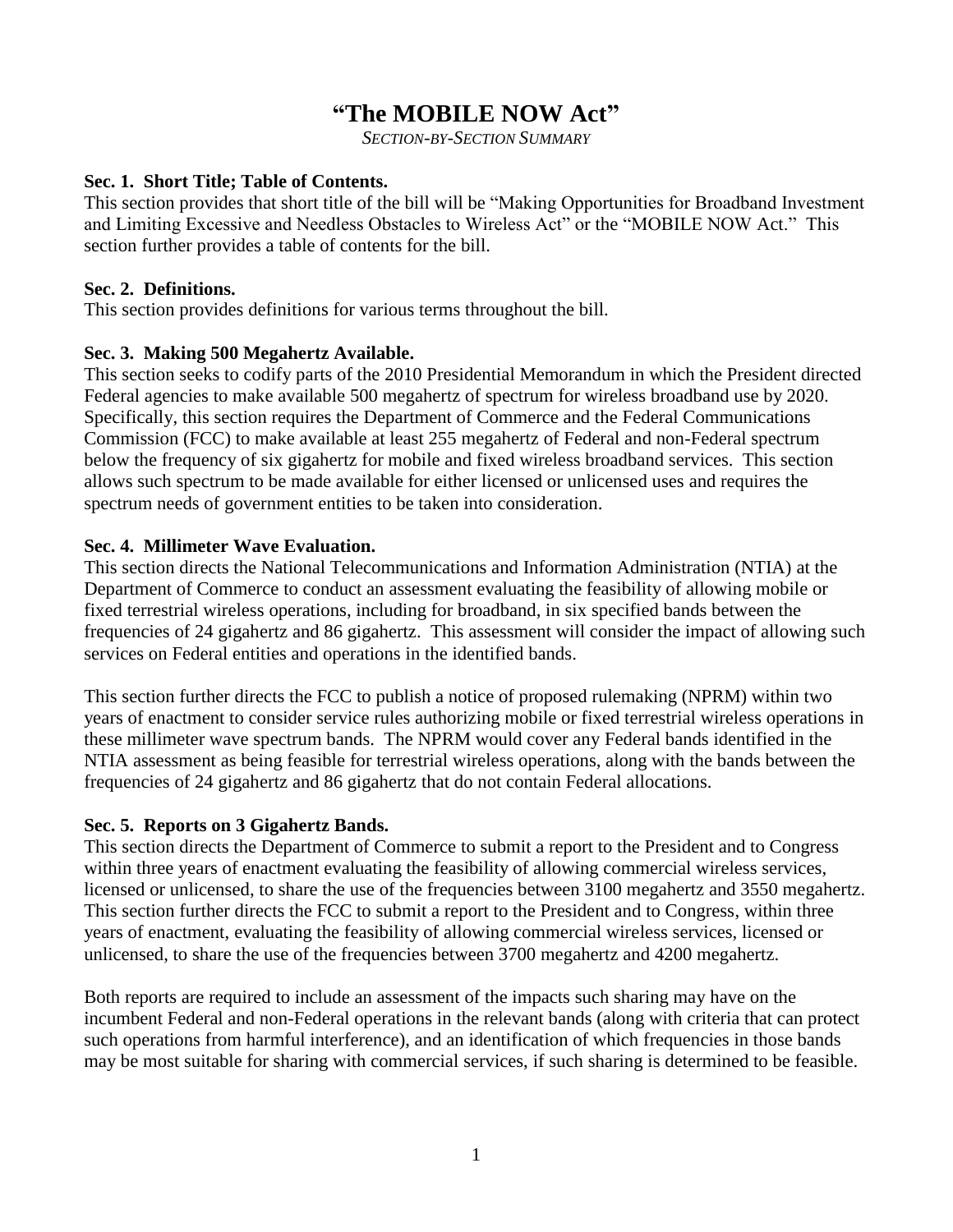### **Sec. 6. Distributed Antenna Systems and Small Cell Infrastructure.**

This section directs the FCC to take action in its proceeding titled "Program Alternatives for Small Wireless Communications Facility Deployments" no later than December 31, 2016.

# **Sec. 7. Communications Facilities Deployment on Federal Property.**

This section amends section 6409 of the Middle Class Tax Relief and Job Creation Act of 2012 to require executive agencies to use applications developed by the General Services Administration (GSA) for easements and rights-of-way requests and GSA-developed master contracts for placement of communications facility installations on Federal property. Review of any application submitted under this section must occur within a reasonable period of time. This section further requires a Federal agency to provide any applicant for a Federal easement or right-of-way: a written denial of the application, if applicable; a written explanation of any delay longer than five months; and a point of contact within the agency. This section also expands the types of infrastructure covered by section 6409 to further facilitate the deployment of wireless, wireline, licensed, and unlicensed communications services.

# **Sec. 8. Dig Once.**

This section states that it is the policy of the United States to encourage the deployment of communications facilities. This section further states that it is the sense of Congress that Federal agencies should endeavor to provide for the inclusion of broadband conduits in federally-funded highway construction projects and to do so in a manner that does not negatively impact highway safety or operations and limits burdens on State Departments of Transportation.

# **Sec. 9. National Broadband Facilities Asset Database.**

This section requires the Office of Science and Technology Policy (OSTP), in consultation with the FCC, NTIA, GSA, National Institute of Standards and Technology, and Office of Management and Budget, to establish and operate a database, not later than June 30, 2018, of Federal property capable of supporting the installation of communications facilities. This section requires a process for withholding data from the database to protect national security and public safety. This section further requires OSTP to report to Congress on progress in establishing the database within 180 days of enactment, then annually thereafter until the database is fully operational.

### **Sec. 10. Reallocation Incentives.**

This section directs the Department of Commerce to submit within 18 months of enactment a report to Congress on legislative or regulatory proposals to incentivize Federal entities to relinquish or share their spectrum for commercial wireless broadband services. This report will also evaluate allowing the winners of spectrum auctions involving spectrum being reallocated from Federal use to pay Federal entities to accelerate the post-auction relocation and transition process.

# **Sec. 11. Bidirectional Sharing Study.**

This section directs the FCC to conduct a bidirectional sharing study to determine the best means of providing Federal entities flexible access to non-Federal spectrum on a shared basis. This study shall be submitted to Congress along with any recommendations for legislation or proposed regulations.

# **Sec. 12. Unlicensed Use in Guard Bands.**

This section requires the FCC to allow unlicensed use in the guard bands of any auctioned spectrum bands, as long as doing so is feasible and will not cause harmful interference to a licensed service or a Federal service operating in the guard band or in an adjacent band.